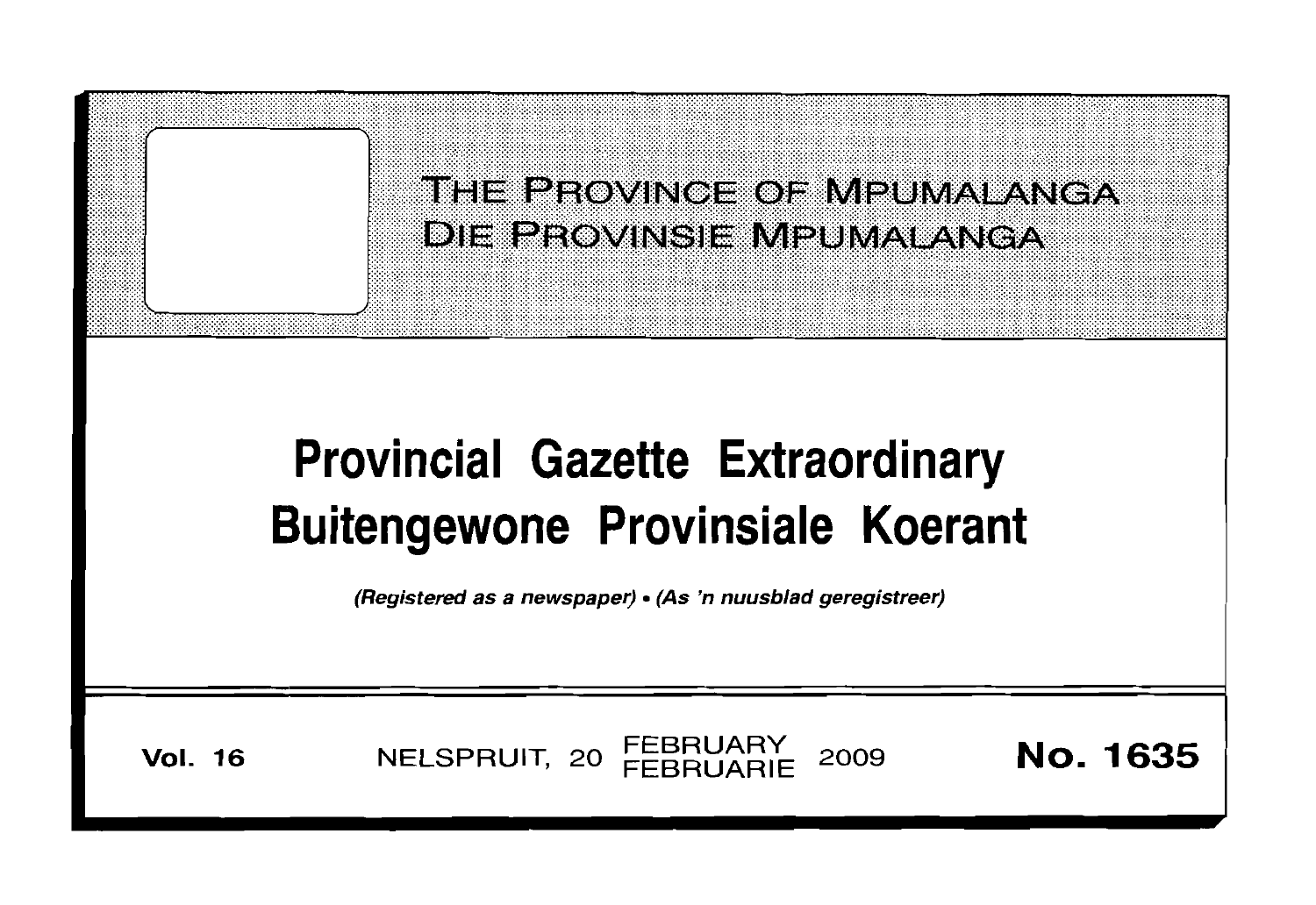No.

|  | <b>CONTENTS · INHOUD</b> |
|--|--------------------------|

*Page Gazette* No. No.

**LOCAL AUTHORITY NOTICE**

41 Local Government: Municipal Systems Act, 2000: Emalahleni Local Municipal Council: Nature Reserve By-laws ..... 3 1635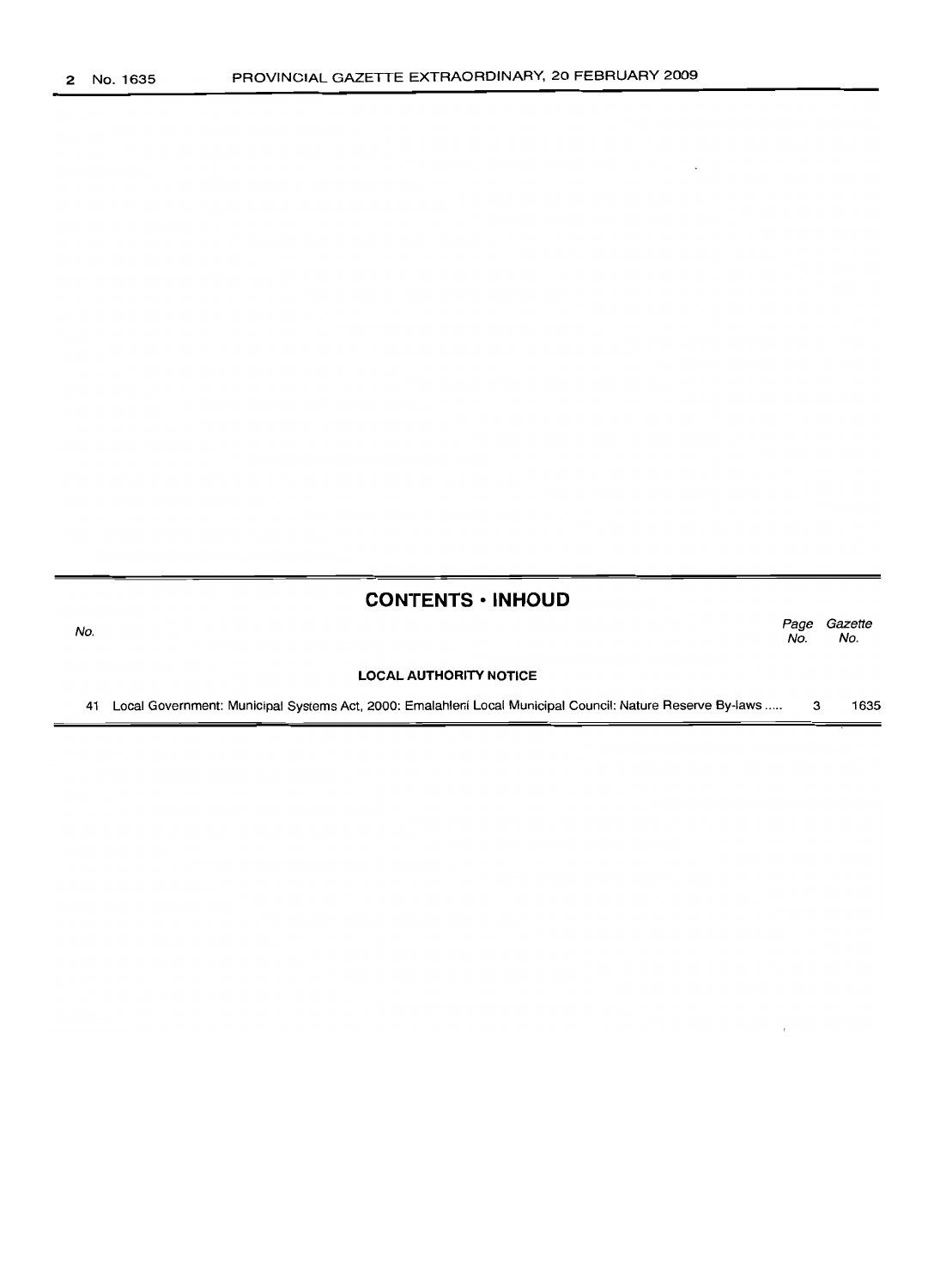# **LOCAL AUTHORITY NOTICE**

# **LOCAL AUTHORITY NOTICE 41**

# **EMALAHLENI LOCAL MUNICIPAL COUNCIL**

# **EMALAHLENI NATURE RESERVE BY-LAWS**

The Emalahleni Local Municipality hereby in terms of Section 13 of the Local Government Municipal Systems Act 2000 published the By-laws set forth hereinafter, which he has approved in terms of Section 12 of the mentioned act.

#### 1. **DIEFINITIONS**

In these By-laws unless the context otherwise indicates:

- "Birds", means any birds, whether of the aquatic type or any other birds, which are kept and protected by the Council in the reserve or which may be present therein;
- "Council", means the Emalahleni Local Municipality;
- *"Game",* means any wild animals which are kept and protected by the Council in the nature reserve or which may be present therein;
- *"Reserve",* means the eMalahleni Nature Reserve situated on Portions 2,8 and 11 of the farm Doornpoort 312 JS, District of Emalahleni;
- "'Officer" means an authorized Council officer.

*"Reception area"* includes the following:

- barbecue facilities
- kitchen with refrigerator and stove
- hall (outdoor classroom)

#### 2. **ENTRANCE TO RESERVE**

- (1) Except with the special permission of the Council, no person other than an authorized officer of the Council, shall  $-$ 
	- (a) enter the reserve at any other place than the entrance gate of the reserve;
	- (b) enter the reserve without payment of the entrance fees as determine by Council from time to time;
	- (c) enter or leave or be within or travel inside the reserve at or during times, other than those as determined by Council from time to time;

Provide that any person, who is inside any rest camp within the reserve outside the times laid down, shall not be deemed to be contravening the provisions of this section.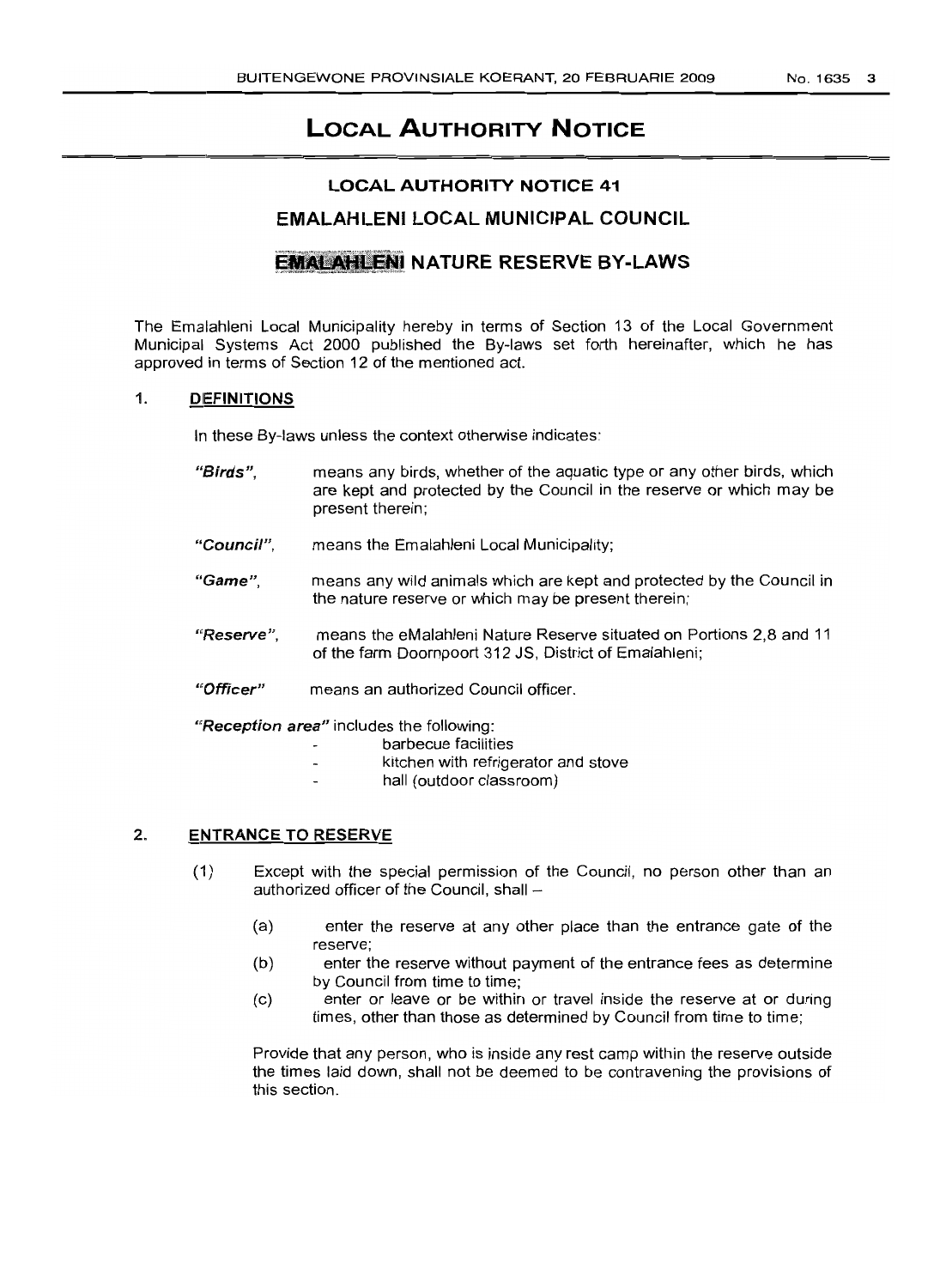- (2) The Council may limit the number of vehicles desirous of entering the reserve simultaneously.
- (3) The Municipal Manager or his delegatee/s in the form of either the Head of Department or the Section Head Environmental Management can decide on amount of vehicles to enter after written application by applicant

#### 3. **WRITTEN VOUCHER NECESSARY FOR ENTERING**

- (1) Notwithstanding anything to the contrary contained in these By-laws, the driver of every vehicle entering the reserve shall be issued with a written voucher of admission on payment of the prescribed entrance fees.
- (2) Every driver of a vehicle entering the reserve shall produce the written voucher authorising him to be inside the reserve to an authorized officer of the Council, if requested to do so.

#### 4. **ONLY OPEN PORTIONS AND ROADS MAY BE USED**

- (1) The Council may in its absolute discretion decide from time to time to close temporarily the reserve in its entirety or any portion thereof or any road or portion thereof or any rest camp.
- (2) Any such portion of the reserve or a road or a rest camp in the reserve, which has been closed as aforesaid in subsection (1) above, shall not be accessible to visitors to the reserve, except for an authorized officer of the Council.

## 5. **SPECIAL CONDITIONS TO BE OBSERVED**

Any person to whom special permission of any nature whatsoever has been granted to enter the reserve, shall, as per the provisions of these By-laws, observe all instructions which the Council may deem necessary to issue in connection with such permission.

#### 6. **EXEMPTION FROM PAYMENT OF ENTRANCE FEES**

- (1) Members of any authorized nature conservation organization and its affiliates or individuals recognized by Emalahleni Local Municipality who are in possession of membership cards may not pay entrance fees if they enter the nature reserve to execute duties which will promote the good operation and maintenance of the nature reserve and which will enable its continued existence.
- (2) Any authorized person who has been granted permission by the Municipal Manager or his/her delegatee to perform a specific task on behalf of Council may not pay entrance fees to enter the nature reserve e.g. an electrician doing work for council in the reserve.

(3) Any authorized person who has been granted special permission which in the opinion of the Municipal Manager or his/her delegatee qualifies for a free entrance to the nature reserve, such as research studies, policing, parks board, etc.

(4) Emlahleni Local Municipality wishes to promote Environmental awareness. Pursuant to this the Municipality will allow the Education Centre in the Nature Reserve to be used on a regular basis by any authorised nature conservation organization or individuals recognised by Council. Council will deal with it in terms of a separate written Council Policy thoroughly consulted and drawn up between the relevant interested and affected parties as a Public Private Participation (PPP) initiative and debated by Council.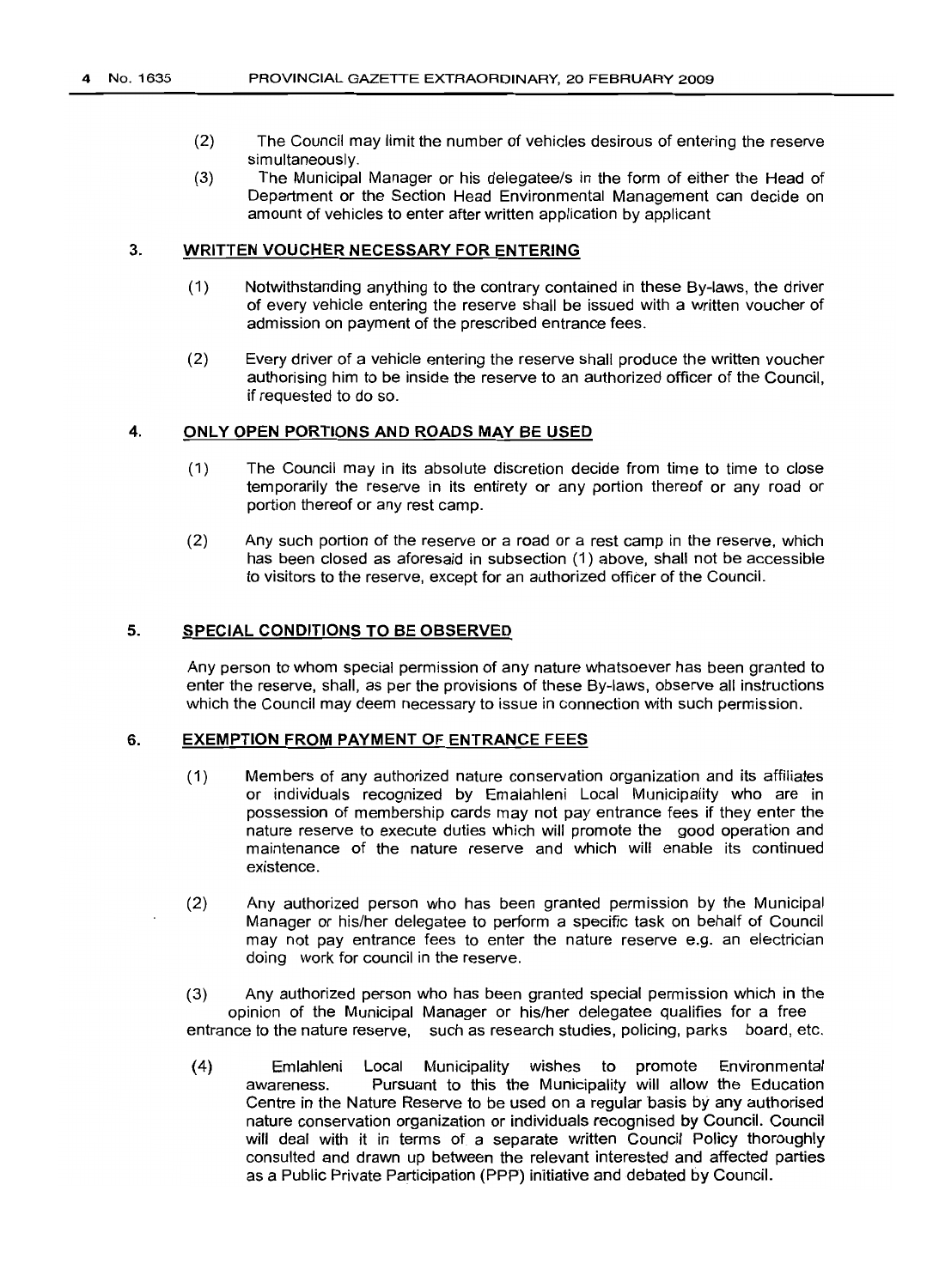Permission granted in the above circumstances in the opinion of the Municipal Manager or his/her delegatee (in the form of the Head of the Department or Section Head Environmental Management) shall be subject to instructions or conditions, which are deemed necessary to issue in connection with such permission.

# 7. **RESTRICTIONS ON AND CONCESSIONS TO PERSONS WITHIN THE NATURE RESERVE**

Save with the express written permission of the Council, no person other than an authorized officer of the council shall;

- (a) enter the reserve or travel therein except by means of a motor vehicle or such other vehicle as may be prescribed by the Council;
- (b) enter any portion of the reserve closed to the public or drive any motor vehicle in any place other than on a road open to visitors;
- $(c)$ drive a motor vehicle in the reserve at a speed in excess of 25 km/h;
- (d) discard or leave a burning or smouldering object anywhere in the reserve;
- (e) bring into, or use in the reserve any fire-arm, bow and arrow, catapult or airgun;
- (f) bring or permit any animal or plant to be brought into the reserve;
- (g) remove feed, injure or disturb any animal in the reserve;
- (h) damage or remove any plant or object in or from the reserve.
- (i) light a fire in the reserve other than in a rest camp or in other designated places;
- $(i)$ leave or alight from a motor vehicle in the reserve other than at the designated places;
- (k) be or remain in the reserve other than in a rest camp or at a place other than that designated by the Council.
- (I) stay overnight at any place other than in a rest camp or at a place other than that designated by the Council;
- (m) stay overnight in a rest camp without payment of the fees determined by the Council from time to time;
- (n) stay overnight in the reserve before he has reported to the authorized officer in charge of the eMalatileni Nature Reserve: Provided that he shall not stay overnight in such rest camp unless accommodation or a camping site has been made available to him;
- (0) hold or give any public entertainment or collect any money from the public in the reserve;
- (p) exhibit any advertisement or notice in the reserve;
- (q) affix to any tree or any object not belonging to him any name, letter, figure, symbol, mark or picture.

# **PROHIBITED CONDUCT**

# 8. **NO PERSON SHALL:**

- (a) damage or endanger any property of the Council within the reserve;
- (b) at any time use within the reserve any radio set or gramophone or any musical instrument in a manner, or unnecessarily cause any noise, which may likely be a disturbance to any other person and/or animals in the nature reserve;
- (c) discard within the reserve any article, rubbish, refuse, empty containers or foodstuffs of whatever nature, except in such receptacles and containers as may be provided by the Council for that purpose;
- (d) ignore or disregard within the reserve any reasonable instruction by an authorized Council officer or any instruction contained in a public notice;
- (e) do anything within the reserve, which may be a nuisance or hindrance to or interfere with the public, bring into, keep or permit to roam within the reserve any animal or pet.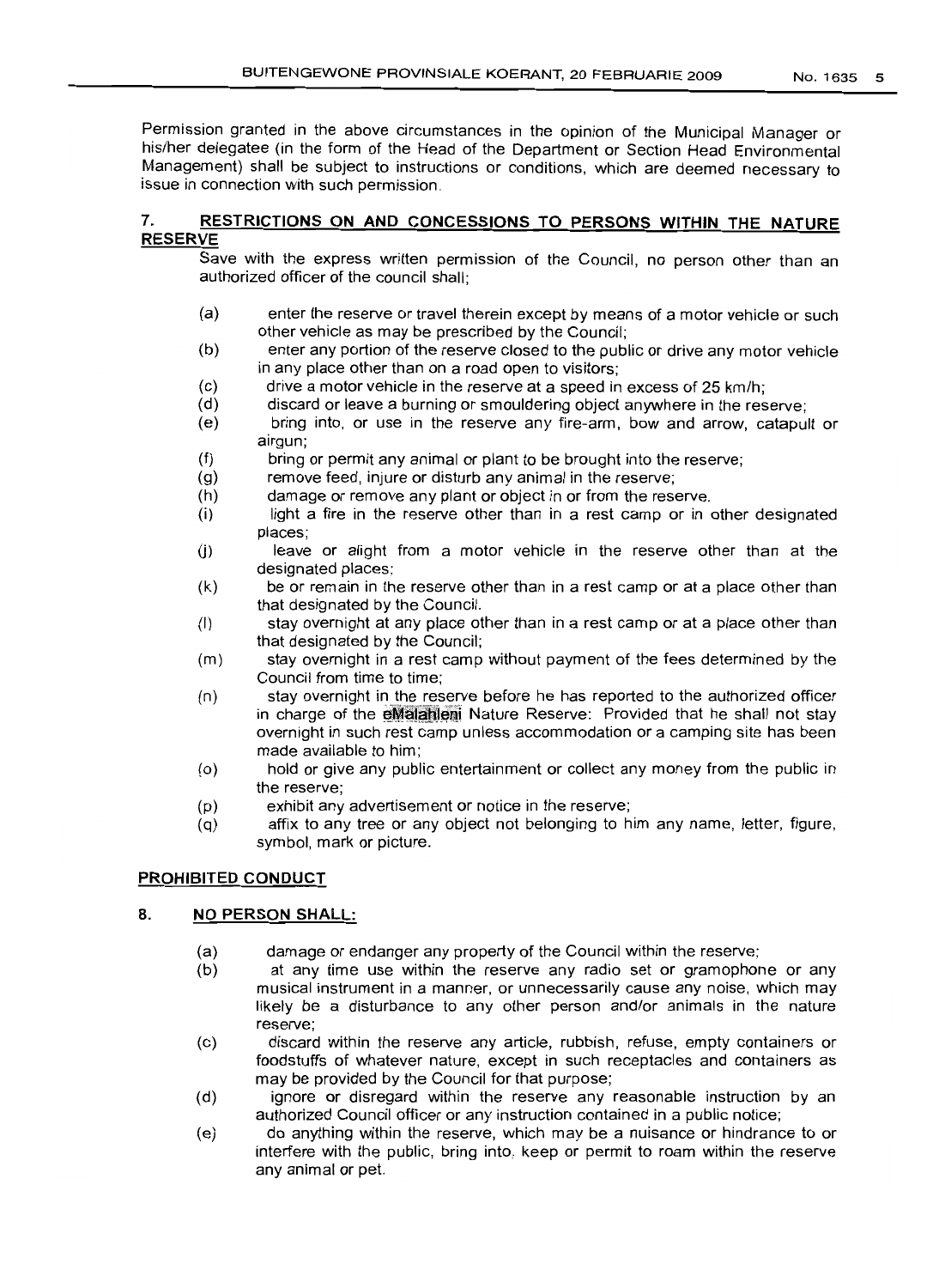# 9. **OFFENDERS MAY BE REQUIRED TO LEAVE THE NATURE RESERVE**

- (1) Any person who commits or who may have committed any offence in the reserve or may be under the influence of alcohol or an intoxicating agent, or who acts or may have acted in an improper manner which may give or might have given substantial offence to other persons in the reserve, may be requested by an authorized officer of the Council to leave the reserve, and the said person shall thereupon leave the reserve within a specified time and by the shortest route open to the public.
- (2) If any person as defined in subsection (1) is the holder of any written voucher authorising him to enter the reserve, he shall on demand hand over the said document to the authorized Council officer concerned who shall cancel the same by means of an endorsement thereon, stating the place and date of such cancellation.
- (3) No person ordered to leave the reserve as aforementioned shall re-enter the reserve during the twelve months following the date of cancellation, unless the Council should cancel the order in question or specifically authorized the person concerned to re-enter the reserve.
- (4) Affected persons got the right to appeal to the Municipal Manager in writing to lift the ban to re-enter the reserve.
- (5) An authorized officer of the Council shall be empowered to arrest any person who commits or may have committed any serious crime within the reserve and to detain such person for handing over to the South African Police Services.

#### 10. **THE COUNCIL MAY EXERCISE CONTROL OVER ANIMALS AND PLANTS**

Subject to the provisions of Local Government Municipal Systems Act 2000 and the Mpumalanga Nature Conservation Act (10/1998), as amended, the council may;

- (1) hunt, destroy, catch or remove any game, bird, reptile, animal or any other fauna and flora within the reserve; and
- (2) dispose of any animal or vegetation in the reserve in such a manner as may be resolved by the Council from time to time.

# 11. **COMPLIANCE WITH LAWFUL INSTRUCTIONS**

All persons within the reserve shall comply with lawful instructions issued by the council

#### 12. **MOTOR VEHICLES TO BE ROADWORTHY**

All vehicles entering the reserve shall be roadworthy. No un-roadworthy vehicles shall be allowed in the nature reserve. Un-roadworthy vehicles would be towed out of the reserve with costs to the owner of the vehicle.

## 13. **DRIVING IN THE NATURE RESERVE**

Motor vehicles driving in the reserve need to adhere to the National Road Traffic Act, Act 93 of 1996 including abiding to the rule of the road, giving driving signs, not driving in a reckless and dangerous manner and driving at a speed limit of 30km per hour.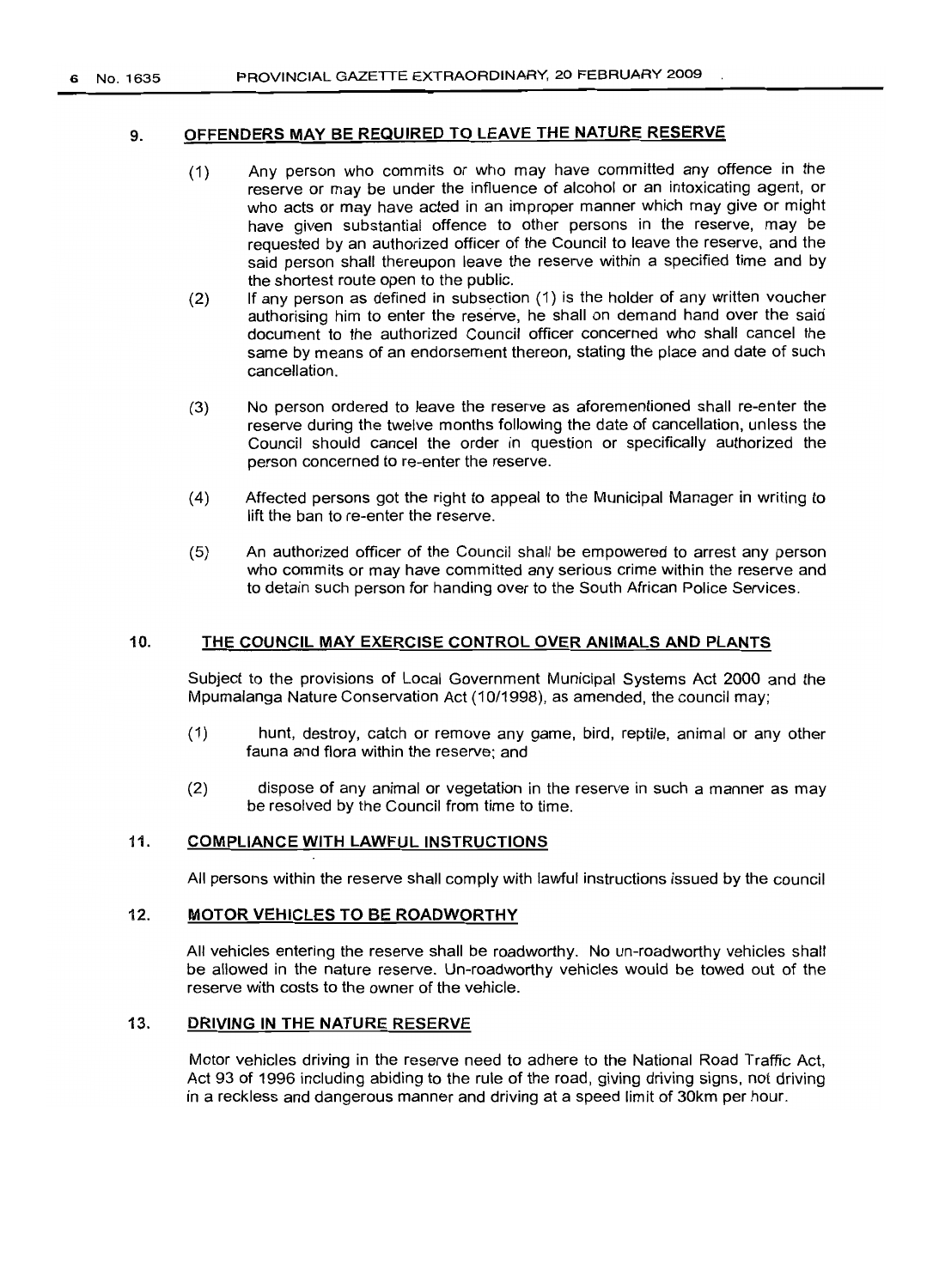# 14. **DUTY OF DRIVER IN THE EVENT OF AN ACCIDENT**

The driver of any motor vehicle in the reserve shall, whenever such vehicle may be involved in or contribute to any accident in which any other person or animal may have been killed or injured, in the case of a human being, immediately stop his motor vehicle, render any possible assistance and thereafter immediately report the incident to the nearest official of the Council or the South African Police Service and, in the case of an animal he shall merely report the incident immediately as aforesaid.

## 15. **ENTERING RESERVE AT OWN RISK**

Visitors to the reserve shall enter the reserve at their own and sole risk and the Council shall not be liable for any loss, injury or damage which visitors may suffer.

# 16. **HIRING OUT OF ENVIRONMENTAL EDUCATION CENTRE AS A RECEPTION AREA**

- (1) The Council may hire out the Environmental Education Centre as a reception area at the tariffs as determine by Council from time to time. No more than 20 people at a time are allowed to attend a function in the reserve at night-time.
- (2) All bona fide persons attending a function, for which the Environmental Education Centre is hired, whether they are organizers or guests, shall be allowed free of charge to the reserve for the period of the function. For this purpose and to control admission to function in the reserve, the Municipal Manager or his / her delegatee shall furnish each hirer of the reception area with 10 printed tickets, which the hirer may then issue to his guests and more specifically to the drivers of a maximum of 10 motor vehicles.
- (3) The admission to the reserve of a hirer of the Environmental Education Centre reception area and his guests shall be limited to the attendance of the function for which the entrance was granted, free of charge, and does not authorize any such person to travel in the reserve before or after the function.
- (4) No person attending a function, whether as organizer or guest, shall be permitted to drive around a motor vehicle in the reserve after sunset.
- (5) The hirer of the Environmental Education Centre reception area shall supply the following accessories:
	- (a) Fire wood
	- (b) Labour
	- (c) All pots, pans, kettles, plates, cups, saucers, cutlery and other kitchen utensils which may be necessary for the preparation and serving of food.
	- $(d)$  Such other equipment as he  $\ell$  she prefers.
- (6) The hall (outdoor classroom) shall not be used for any dancing purpose.
- (7) Any person hiring the Environmental Education Centre reception area shall at the termination of the period of lease, leave the reception area in a clean and tidy condition, provided that should the hirer fail to do so, the Council may undertake the cleaning and tidying and recover the cost from the hirer.
- (8) The Environmental Education Centre reception area shall be hired on the explicit understanding that the Council shall not be liable for any damage to or loss of property or injury or death of a person as a result of any action caused in any way whatsoever.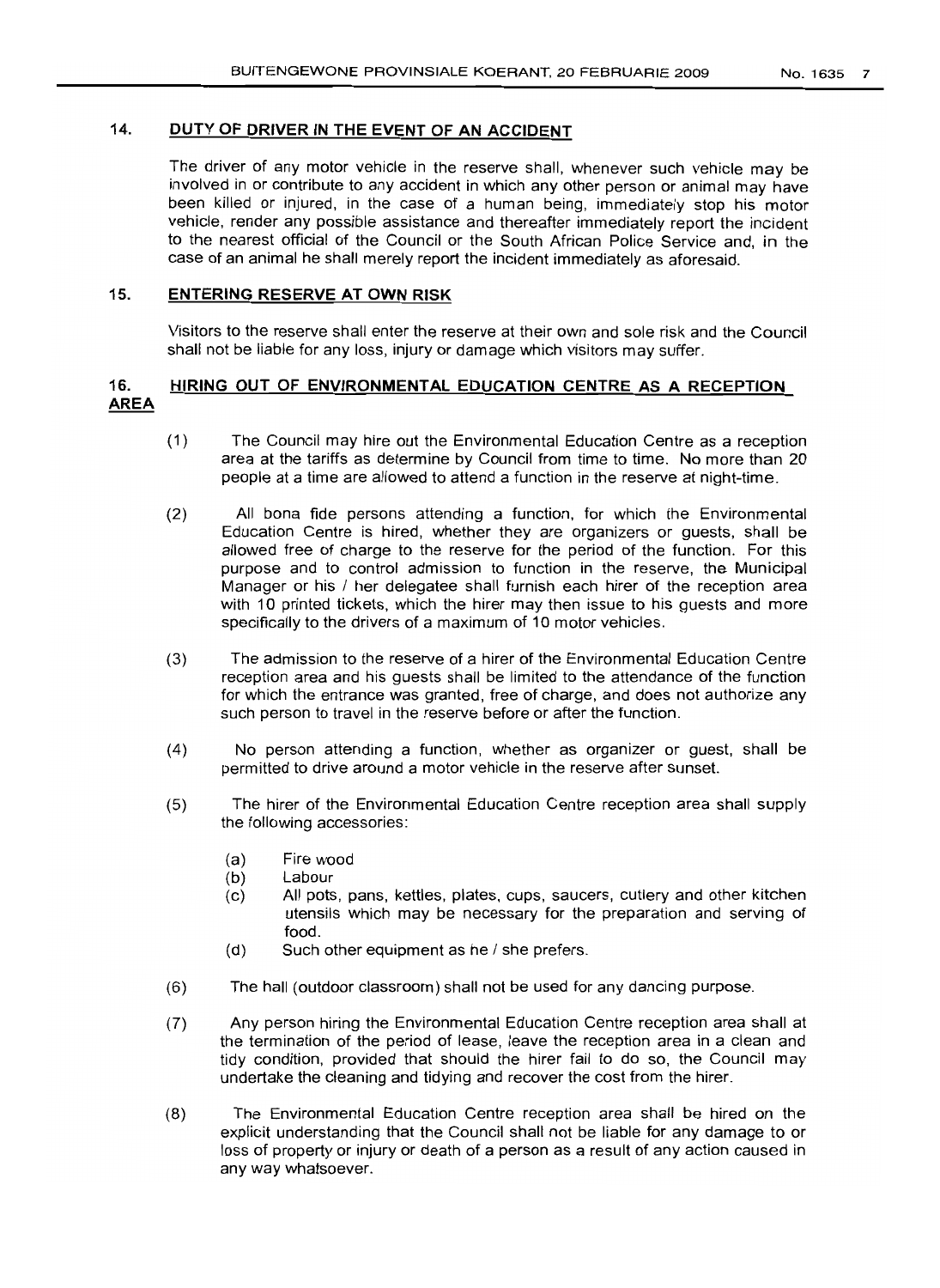- (9) No person shall cut or break off any tree or branches of trees for the purpose of firewood or any other purpose whatsoever.
- (10) The Environmental Education Centre reception area shall be hired on the explicit understanding that the hirer shall be liable for any loss, or damage of whatsoever nature to the area, furniture, grates, equipment or any other buildings or property of the Council on the relevant premises caused during the period for which the premises are hired by any person who has been admitted to the hired premises or seeking admission thereto, whether such person be lawfully on or about the premises or trespassing thereon. All losses, breakages or damages shall be deemed to have been caused during the period of hiring of the reception area unless any damage or breakages are brought to the notice of the Sectional Head: Environmental Management Section and in writing before the reception area is to be used. In the event of any dispute or court proceedings between the Council and the hirer, a certificate signed by the Municipal Manager or an official nominated by him (e.g. Head of the Department or Section Head Environmental Management) in respect of any loss or damage caused, shall be regarded as sufficient proof of such loss or damage.
- (11) Notwithstanding the provisions of section 18(2), the Municipal Manager may upon written application authorize free admission to the Environmental Education Centre.

## 19. **HIRING OUT OF PICNIC** SPOT, **SHELTERS AND OTHER FACILITIES FOR OVERNIGHT PURPOSES.**

- (1) The hiring out of the facilities shall per occasion not exceed a period of five days.
- (2) Hirers of overnight facilities shall not be allowed to enter or to leave the reserve other than during the official hours of admission.
- (3) Hirers shall be limited to the immediate area of the facilities, after hours, when the entrance gate is closed.
- (4) Any person hiring the facilities shall at the termination of the period of lease leave the picnic spot, shelters and surrounding area in a clean and tidy condition. Should the areas be left untidy, Council may undertake the cleaning and tidying and recover the cost from the hirer.
- (5) The facilities shall be hired out on the explicit understanding that the Council shall not be liable for any damage to or loss of property or injury or death of a person as a result of any action caused in any way whatsoever.
- (6) No person shall break off or damage any trees or branches of trees for the purpose of firewood.
- (7) The picnic spot and shelters shall be hired out on the explicit understanding that the hirer shall be liable for any loss or damage of whatsoever nature to the shelter, the hall and other facilities and equipment caused by any person who has been admitted to the hired facilities or seeking admission thereto.

All losses, breakages or damages shall be deemed to have been caused during the period of hiring the facilities, unless the hirer has notified the Sectional Head: Environmental Management Section in writing thereof before the facilities are to be used. In the event of any dispute or court proceedings between the Council and the hirer, a certificate signed by the Municipal Manager or an official nominated by him (e.g. Head of the Department or Section Head Environmental Management) in respect of any loss or damage.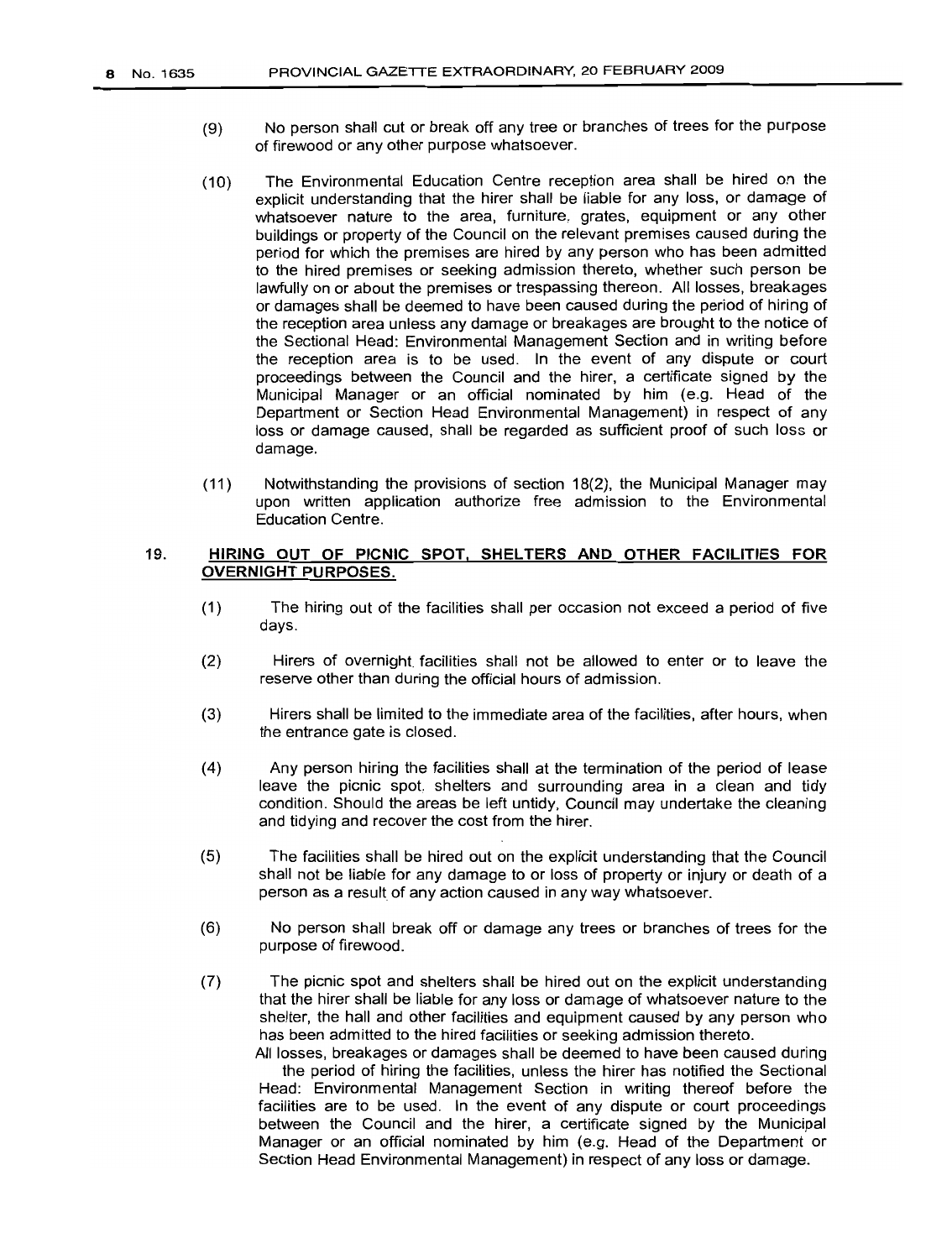(8) The hirer of overnight facilities shall not be allowed to give any form of entertainment to friends at picnic spots, shelters or other facilities.

# **20. GUIDED DAY &NIGHT DRIVES AND WALKING-TOURS**

- (1) Day & night drives shall be allowed for groups not exceeding maximum passengers in game driving vehicles to undertake sightseeing tours conducted by officers of the Council (e.g. Nature Conservation Officer), on dates and times as approved by the Municipal Manager or his/her delegatee (e.g. Head of the Department or Section Head Environmental Management). Any person participating in a game driving vehicle tour shall comply with the provisions of these By-laws and shall subject himself to the authority of the officer conducting the tour. A game driving vehicle tour (eg. say conducted by the Nature Conservation Officer) shall lasts for approximately two hours.
- (2) Guided walking-tours for groups with a minimum of five persons and a maximum of ten persons shall be conducted by the Nature Conservation Officer on dates and times as approved by the Municipal Manager or his/her delegatee. Any person participating in a walking-tour shall comply with the provisions of these By-laws and shall subject himself to the authority of the Nature Conservation Officer.

#### **21. HIRE OUT OF THE ENVIRONMENTAL EDUCATION CENTRE**

- (1) Any person desiring to hire facilities at the Environmental Education Centre shall apply to the Municipal Manager or his/her delegatee in writing and complete the application form for this purpose.
- (2) The hirer of facilities at the Environmental Education Centre shall not enter the facilities (and the keys thereof shall not be issued over to the hirer) unless the charges as determined by Council from time to time, have been paid.
- (3) The hirer shall comply with all the provisions of these By-laws and shall not allow any default thereof.
- (4) No furniture or articles of any description which are the property of the Council, shall be removed from the Environmental Education Centre and the hirer shall make good to the replacement value of such articles any loss of or damage whatsoever to the Environmental Education Centre, furniture fittings or any other property of the Council that has occurred during the period of hiring.
- (5) The Council accepts no responsibility whatsoever in respect of any damage to or loss of any property, article or thing whatsoever placed or left in or near the Environmental Education Centre by the hirer or any other person entering the Environmental Education Centre or make use of the equipment in the Environmental Education Centre hired and the hirer hereby indemnifies and hold harmless the Council against any claim made by any person or persons on any grounds whatsoever, nor shall the Council be liable for any loss to the hirer in consequence of any accident, breakdown, failure or defect in respect of any appliance, lighting, equipment or arrangement thereof in the Environmental Education Centre hired or any other appliances or arrangement howsoever caused.
- (6) The right is reserved to an authorized officer of the Council (e.g. Nature Conservation Officer or Peace Officer) to enter the overnight facilities at the Environmental Education Centre at a reasonable time.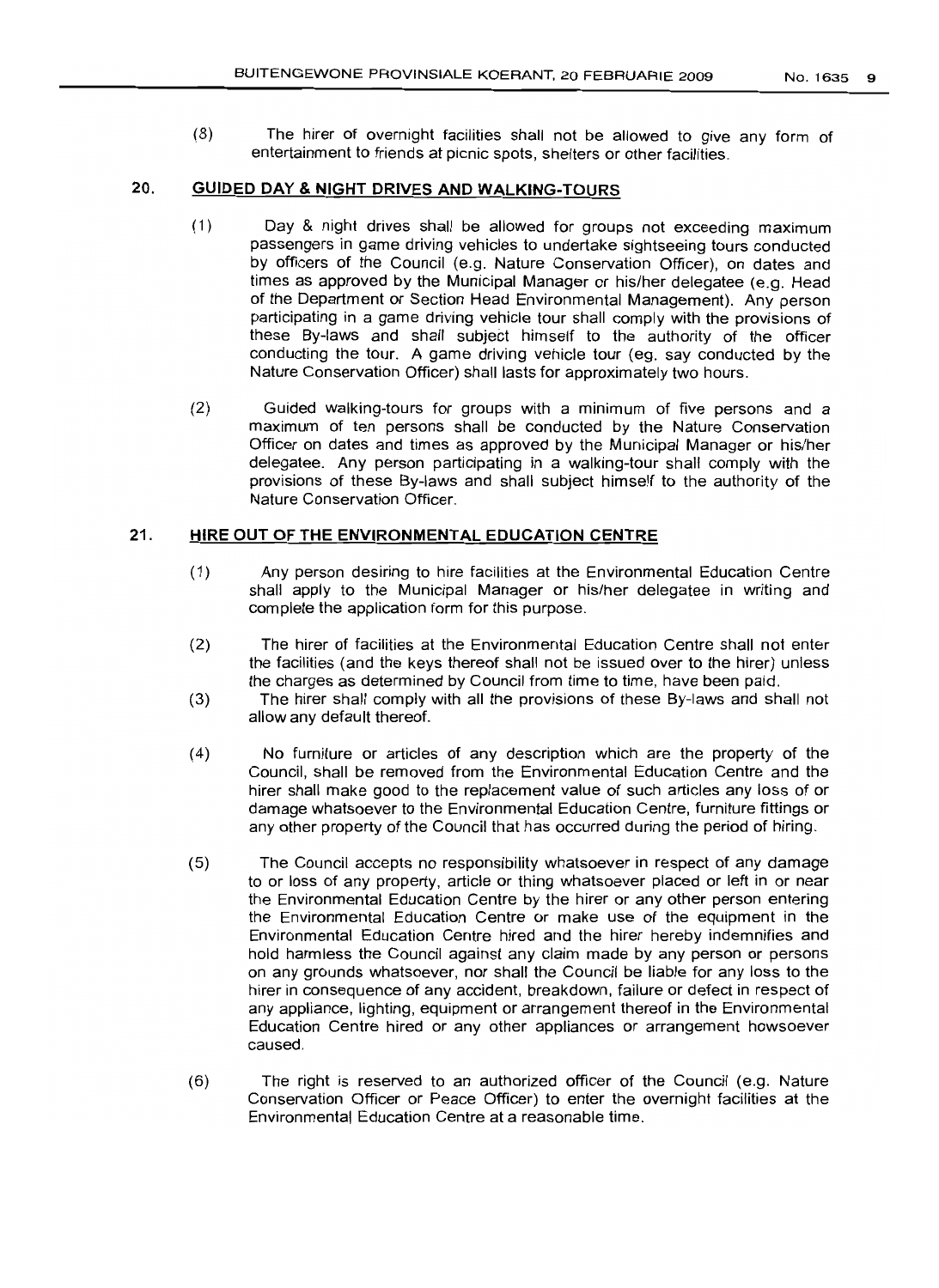- (7) In the event of the hirer desiring to cancel a reservation of overnight facilities or the reception area of the Environmental Education Centre, the following shall apply:
	- (a) 30 days and longer prior to the reserved commencement of hire refund of rent minus 15%.
	- (b) Between 10 and 29 days prior to the reserved commencement of hire  $-$  refund of 50% of the rent.
	- (c) Within 9 days prior to the reserved commencement of hire forfeiture of all rent paid.
- (8) Accommodation in overnight facilities is available from 15hOO on the day of arrival and overnight facilities shall be vacated before 10hOO on the day of departure.
- 22. The Council reserves the right from time to time to fix the terms and conditions in terms whereof persons may be allowed to make use of any facilities in the eMalameni Nature Reserve provided by the Council for the use of the public or any portion thereof.

#### 23. **HIRE OUT OF TENT STANDS AT THE PICNIC SPOTS**

- (1) Any person desiring to hire a tent stand shall apply in writing to the Municipal Manager or his/her delegatee and complete the application form for this purpose.
- (2) The hirer of the tent stand at the picnic spots shall not occupy the stand unless the charges as determine by Council from time to time are fully paid.
- (3) The hirer shall comply with all the provisions of these By-laws and shall not allow any default thereof.
- (4) The Council accepts no responsibility whatsoever in respect of any damage to or loss of any property, article or thing whatsoever placed or left on the site and/or in the reserve by the hirer or any other person and the hirer indemnifies and hold harmless the Council against any claim made by any person or persons on any grounds whatsoever, nor shall the Council be liable for any loss to the hirer in respect of any accident, breakdown, failure or defect in respect of any appliance, lighting or other article howsoever caused.
- (5) If the hirer of a tent stand cancels the reservation within seven days prior to the reserved commencement of hire, he shall forfeit the entire rental paid and if he cancels it ten days or longer prior to the reserved commencement, he shall forfeit 50% of the rental.
- (6) Day visitors at tent camps shall pay the prescribed entrance fees and are subject to all the conditions as stipulated in these By-laws.
- (7) The hire of a tent stand permits entrance to the nature reserve within the prescribed hours and subject to all the conditions as stipulated in these Bylaws.
- (8) No person shall break off or damage any trees, branches of trees or any other plant for any purpose whatsoever.
- (9) Fires shall be made at barbecue facilities erected in the tent park only and no open fires shall be left unattended.
- (10) Only six persons per tent stand shall be permitted to stay overnight and to be on a permanent basis during the period of hire in the tent park.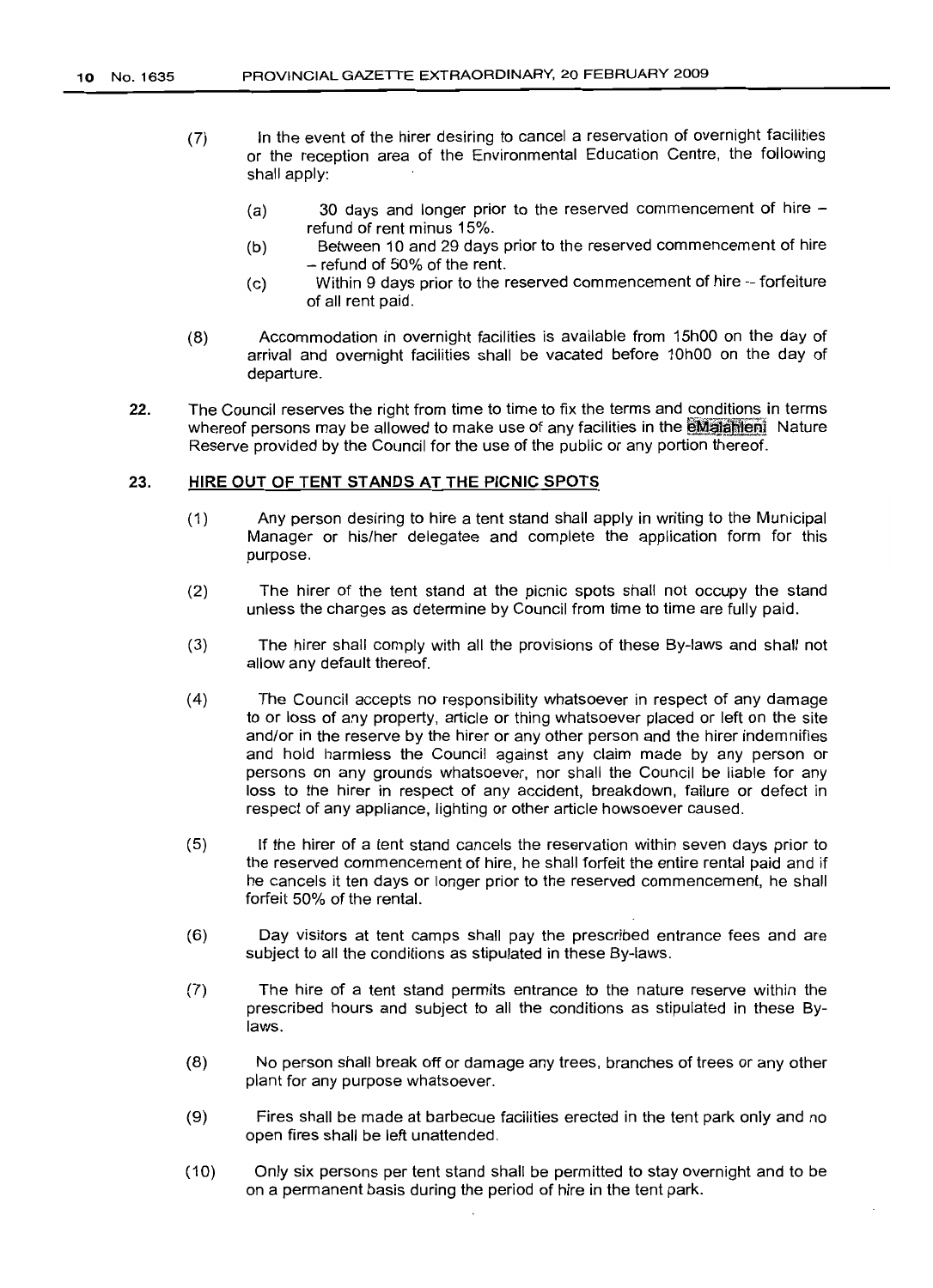- (11) No pets and/or motorcycles / 4-track motorbikes / quad bikes shall be permitted in the reserve and tent park.
- (12) A tent stand shall be hired for a maximum unbroken period of five days only.
- (13) No second vehicle shall be parked at the hired tent stand, but only at indicated parking places, provided the prescribed entrance fees are paid once in respect of such second vehicle.
- (14) The barbecue facilities at the Environmental Education Centre as well as the kitchen and hall of the Environmental Education Centre area are of limits for tent campers and shall only be used by prior reservation and payment of the prescribed fees.

## 24. **APPOINTMENT OF HONORARY GAME RANGERSI FIELD GUIDESrrOURIST GUIDES**

The Council may in its absolute discretion decide from time to time to appoint experienced Honorary Game Ranger(s) Field GUide(s) & Tourist GUide(s) with no cost to Council for the eMalahleniWitbank Nature Reserve to assist the Nature Conservation Officer, according to a written Council Policy debated by Council in this regard, after thorough consultation with interested and affected parties as a Pubic Private Participation initiative and observance of the written agreement between the Emalahleni Local Municipality, Wildlife and Environmental Society (WESSA), Friends of the **eMalahieni** Nature Reserve (FWNR) and several Hunters Associations.

Also taking in consideration and/or implementing the following legislation, conventions and strategies e.g. the Bill of Rights, Criminal Procedure Act (1977), Mpumalanga Nature Conservation Act 10 of 1998, Game Theft Act (1975), National Environmental Management Act (NEMA) 107 of 1998, National Environmental Management Biodlversity Act 10 of 2004, National Environmental Protected Areas Act 57 of 2003, National Heritage Resources ACT 25 of 1999, National Heritage Council Act 11 of 1999, National Water Act (NWA) 36 of 1998, Conservation of Agricultural Resources Act (CARA) 43 of 1983, National Veld and Forest Fire Act 101 of 1998, Fertilizers, Farm Feeds and Stock Remedies Act 36 of 1947, Environmental Conservation Act 73 of 1989, Occupational Health and Safety Act 85 of 1993, Disaster Management Act 57 of 2002, Hazardoes Substances Act 15 of 1973, National Environmental Management Air Quality Act 39 of 2004, Local Government Municipal Systems Act 2000, but also the Convention on Biological Diversity, NEPAD Environmental Action Plan, National Biodiversity Strategy and Action Plan (2004), Regional Biodiversity Strategy and Action Plan, Southern African Developing Countries Protocol on Wildlife Conservation and Law Enforcement in the Southern African Development Community, Convention Concerning the Protection of the World Cultural and Natural Heritage (World Heritage Convention, 1975) and the Land Use Management Bill, as it deem fit.

## 25. **WRITTEN NOTICES, FINES AND SENTENCES APPLICABLE TO MISCONDUCT IN EMALAHLENI NATURE RESERVE**

The Council may in its absolute discretion decide from time to time to compile/amend/execute and issue written notices, regarding fines and sentences for any misconduct in the **eMalahieni**. Nature Reserve with due observance of the Mpumalanga Nature Conservation Act (10/1998) and Criminal Procedure Act (1977).

#### 26. **OFFENCES AND PENALTIES**

1) Any person who -